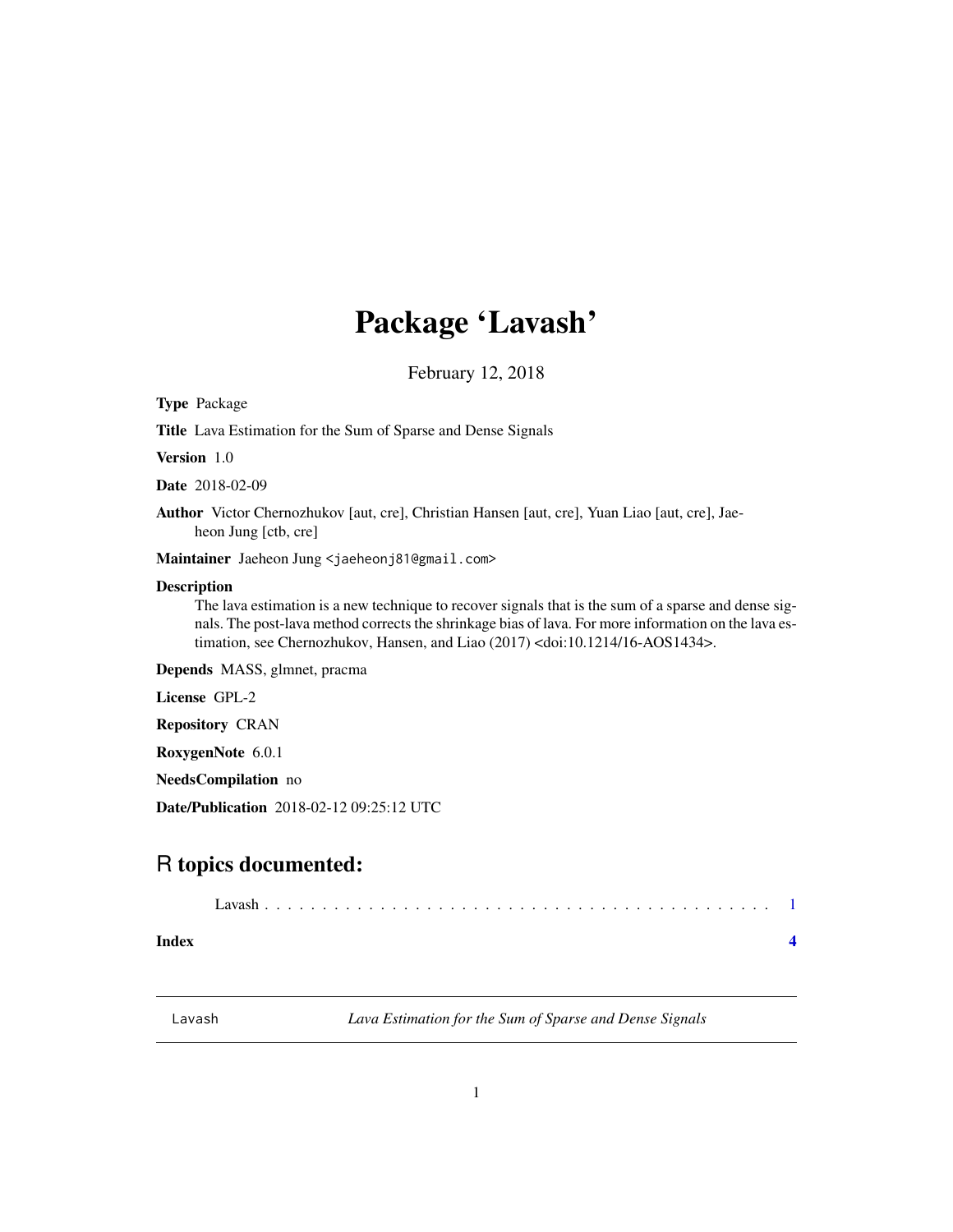#### Description

The lava estimation of linear regression models, which are suitable for estimating coefficients that can be represented by the sum of sparse and dense signals. The post-lava method corrects the shrinkage bias of lava. The model is  $Y=X^*b$ +error, where b can be decomposed into b=dense+sparse. The method of lava solves the following problem: min\_[b2,b1]  $1/n*[Y-X*(b1+b2)]$ \_2^2+lamda2\*|b2|\_2^2+lambda1\*|b1|\_1. The estimator is b2+b1. Both tuning parameters are chosen using the K-fold cross-validation.

#### Usage

Lavash(X, Y, K, Lambda1, Lambda2, method = c("profile", "iteration"), Maxiter = 50)

#### Arguments

| $\mathsf{X}$ | n by p data matrix, where n and p respectively denot the sample size and the<br>number of regressors.                                                  |
|--------------|--------------------------------------------------------------------------------------------------------------------------------------------------------|
| Y            | n by 1 matrix of outcome.                                                                                                                              |
| К            | the K fold cross validation.                                                                                                                           |
| Lambda1      | a vector of candidate values to be evaluated for lambda1, in the cross validation.                                                                     |
| Lambda2      | a vector of candidate values to be evaluated for lambda2, in the cross validation.                                                                     |
| method       | choose between 'profile' and 'iteration'. 'profile' computes using the profiled<br>lasso method. 'iteration' computes using iterating lasso and ridge. |
| Maxiter      | the maximum number of iterations. the default value is 50. Only used when<br>'iteration' is selected.                                                  |

#### Details

We recommend using a relatively long vector of Lambda1 (e.g., 50 or 100 values), but a short vector of Lambda2 (e.g., within 10). Higher dimensions of Lambda2 substantially increase the computational time because a 'for' loop is called for lambda2. Two algorithms are used: (i) the profiled lasso method, building on the singular value decomposition of the design matrix, and runs fast. (whose computational cost is nearly the same as that of lasso) (ii) the iteration between lasso and ridge.

#### Value

| lava_dense                      | parameter estimate of the dense component using lava                                                                                |
|---------------------------------|-------------------------------------------------------------------------------------------------------------------------------------|
| lava_sparse                     | parameter estimate of the sparse component using lava                                                                               |
| lava_estimate<br>postlava_dense | equals lava_dense+lave_estimate: parameter estimate using lava                                                                      |
|                                 | parameter estimate of the dense component using post-lava                                                                           |
| postlava_sparse                 |                                                                                                                                     |
|                                 | parameter estimate of the sparse component using post-lava                                                                          |
| post_lava                       | equals postlava_dense+postlava_sparse: parameter estimate using post-lava                                                           |
| LAMBDA                          | [lambda1lava,lambda2lava, lambda1post, lambda2post]: These are the CV-chosen<br>lambda1 and lambda2 tunings for lava and post-lava. |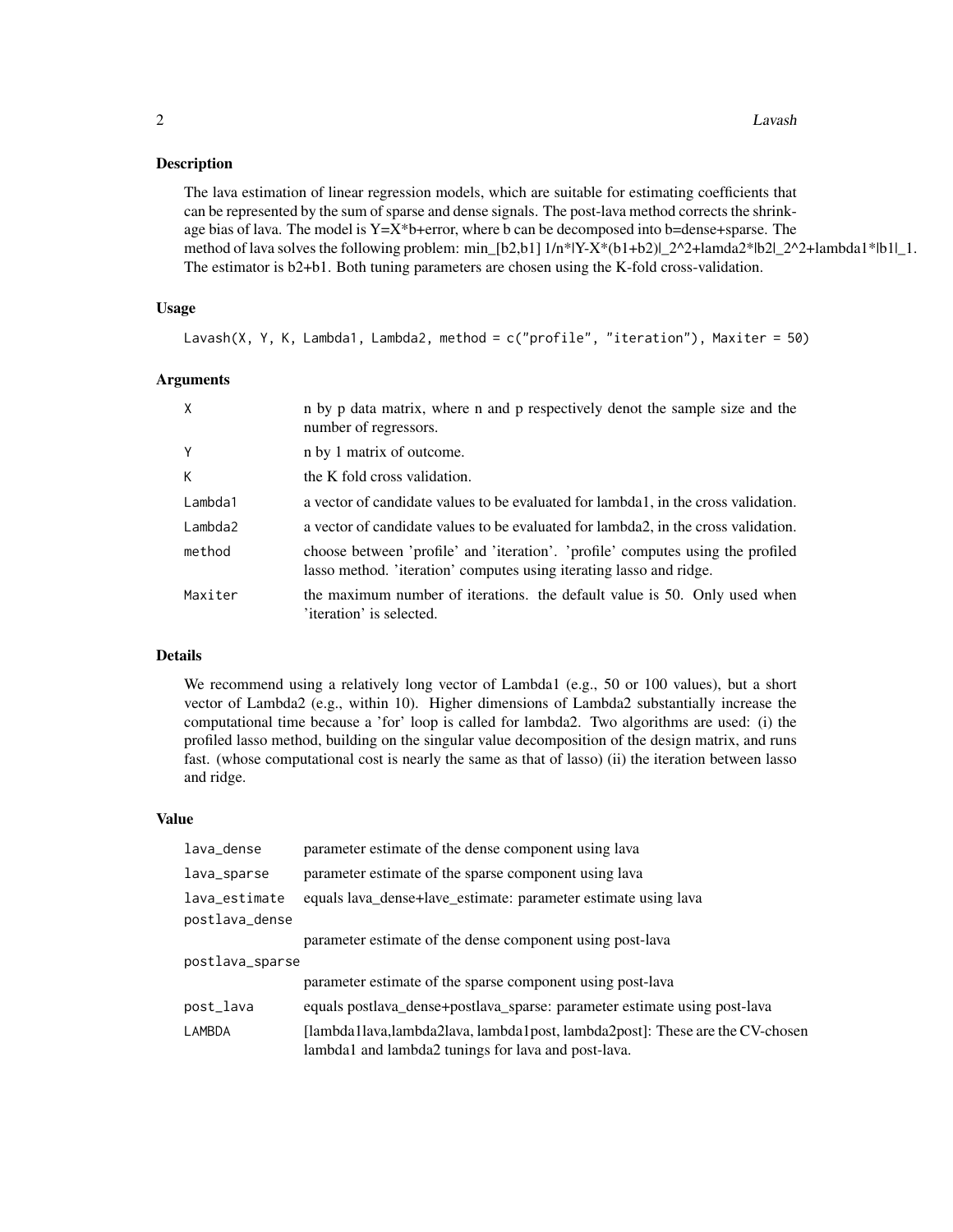#### Lavash 3

#### Author(s)

Victor Chernozhukov, Christian Hansen, Yuan Liao, Jaeheon Jung

#### References

Chernozhukov, V., Hansen, C., and Liao, Y. (2017) "A lava attack on the recovery of sums of dense and sparse signals", Annals of Statistics, 45, 39-76

### Examples

```
n < -10; p < -5b \le matrix(0,p,1); b[1,1] \le 3; b[2:p,1] \le 0.1X \leftarrow \text{randn}(n, p)Y \le -X\%* \#b + \text{randn}(n, 1)K < -5iter<-50
Lambda2<-c(0.01, 0.07, 0.2, 0.7, 3,10,60,1000,2000)
Lambda1<-seq(0.01,6,6/50)
```

```
result<-Lavash(X,Y,K,Lambda1,Lambda2,method="profile", Maxiter = iter)
```

```
result$lava_dense
result$lava_sparse
result$lava_estimate
result$postlava_dense
result$postlava_sparse
result$post_lava
result$LAMBDA
```